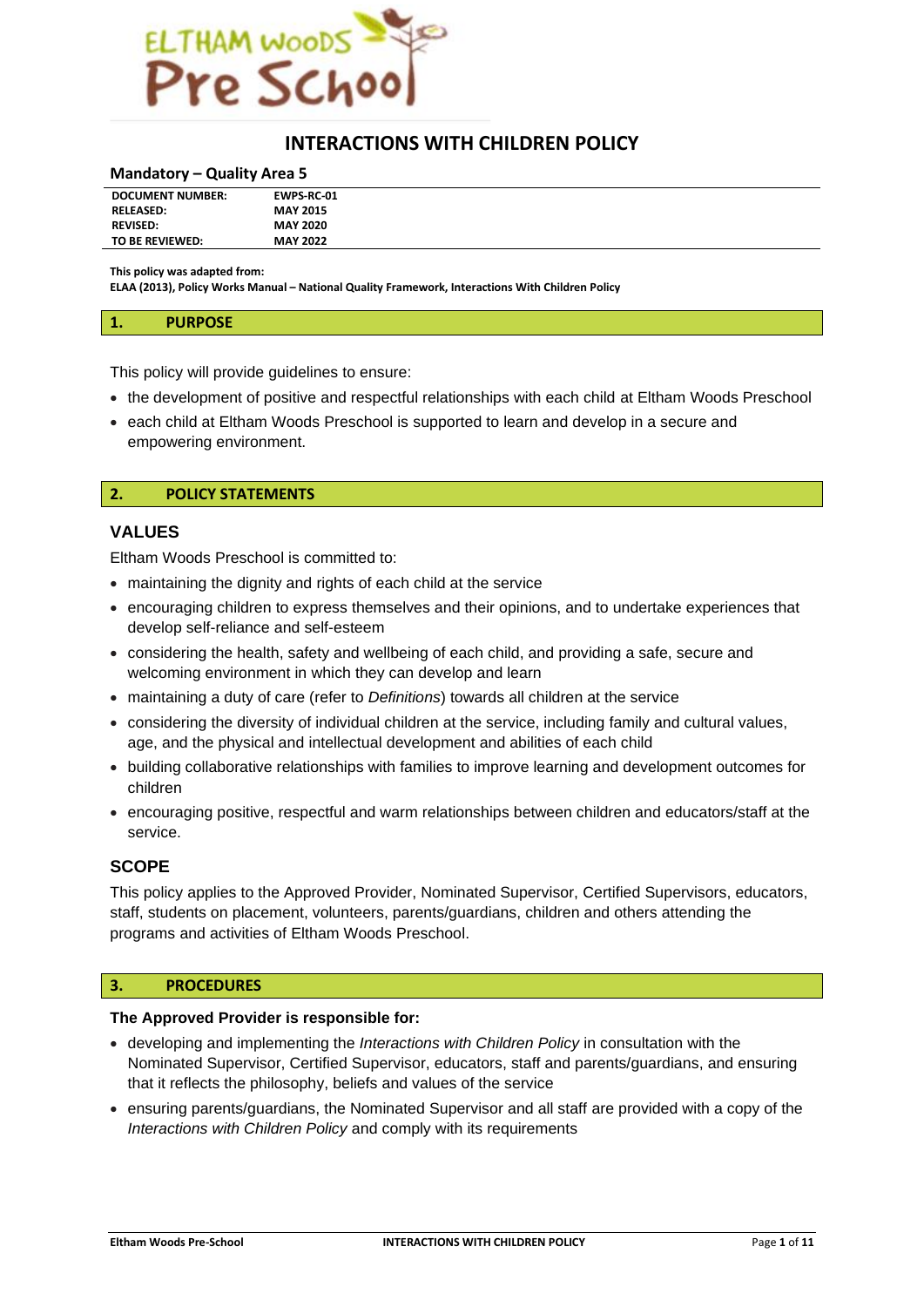- ensuring the Nominated Supervisor, educators and all staff are aware of the service's expectations regarding positive, respectful and appropriate behaviour, and acceptable responses and interactions when working with children and families (refer to *Code of Conduct Policy*)
- ensuring children are adequately supervised (refer to *Definitions*) and that educator-to-child ratios are maintained at all times (refer to *Supervision of Children Policy*)
- ensuring the size and composition of groups is considered to ensure all children are provided with the best opportunities for quality interactions and relationships with each other and with adults at the service (Regulation 156(2)). Smaller group sizes are considered optimal
- ensuring educational programs are delivered in accordance with an approved learning framework, are based on the developmental needs, interests and experiences of each child, and take into account the individual differences of each child (refer to *Inclusion and Equity Policy*)
- ensuring the educational program contributes to the development of children who have a strong sense of wellbeing and identity, and are connected, confident, involved and effective learners and communicators (Regulation 73) (refer to *Curriculum Development Policy*)
- ensuring that the service provides education and care to children in a way that:
	- − encourages children to express themselves and their opinions
	- − allows children to undertake experiences that develop self-reliance and self-esteem
	- − maintains the dignity and the rights of each child at all times
	- − offers positive guidance and encouragement towards acceptable behaviour
	- − has regard to the cultural and family values, age, and the physical and intellectual development and abilities of each child being educated and cared for (Regulation 155)
- ensuring clear documentation of the assessment and evaluation of each child's:
	- − developmental needs, interests, experiences and program participation
	- − progress against the outcomes of the educational program (Regulation 74) (refer to *Curriculum Development Policy*)
- supporting educators/staff to gain appropriate training, knowledge and skills for the implementation of this policy
- ensuring the environment at the service is safe, secure and free from hazards for children (refer to *Child Safe Environment Policy*, *Occupational Health and Safety Policy* and *Supervision of Children Policy*)
- ensuring that the Nominated Supervisor, educators and all staff members at the service who work with children are aware that it is an offence to subject a child to any form of corporal punishment, or any discipline that is unreasonable or excessive in the circumstances (National Law: Section 166)
- promoting collaborative relationships between children/families and educators, staff and other professionals, to improve the quality of children's education and care experiences
- referring notifiable complaints (refer to *Definitions*), grievances (refer to *Definitions*) or complaints that are unable to be resolved appropriately and in a timely manner to the Grievances Subcommittee/investigator (refer to *Complaints and Grievances Policy*)
- informing DEECD, in writing, within 24 hours of receiving a notifiable complaint (refer to *Definitions*) (Section 174(4), Regulation 176(2)(b))
- notifying DEECD, in writing, within 24 hours of a serious incident (refer to *Definitions*) occurring at the service (Section 174(4), Regulation 176)
- ensuring that where the service has been notified of a court order prohibiting an adult from contacting an enrolled child, such contact does not occur while the child is on the service premises
- ensuring educators and staff use positive and respectful strategies to assist children to manage their own behaviour, and to respond appropriately to conflict and the behaviour of others
- ensuring that individual behaviour guidance plans (refer to Attachment 1 Procedures recommended for the development of a behaviour guidance plan) are developed for children with diagnosed behavioural difficulties, in consultation with the Nominated Supervisor, educators, parents/guardians and families, and other professionals and support agencies (refer to *Sources*)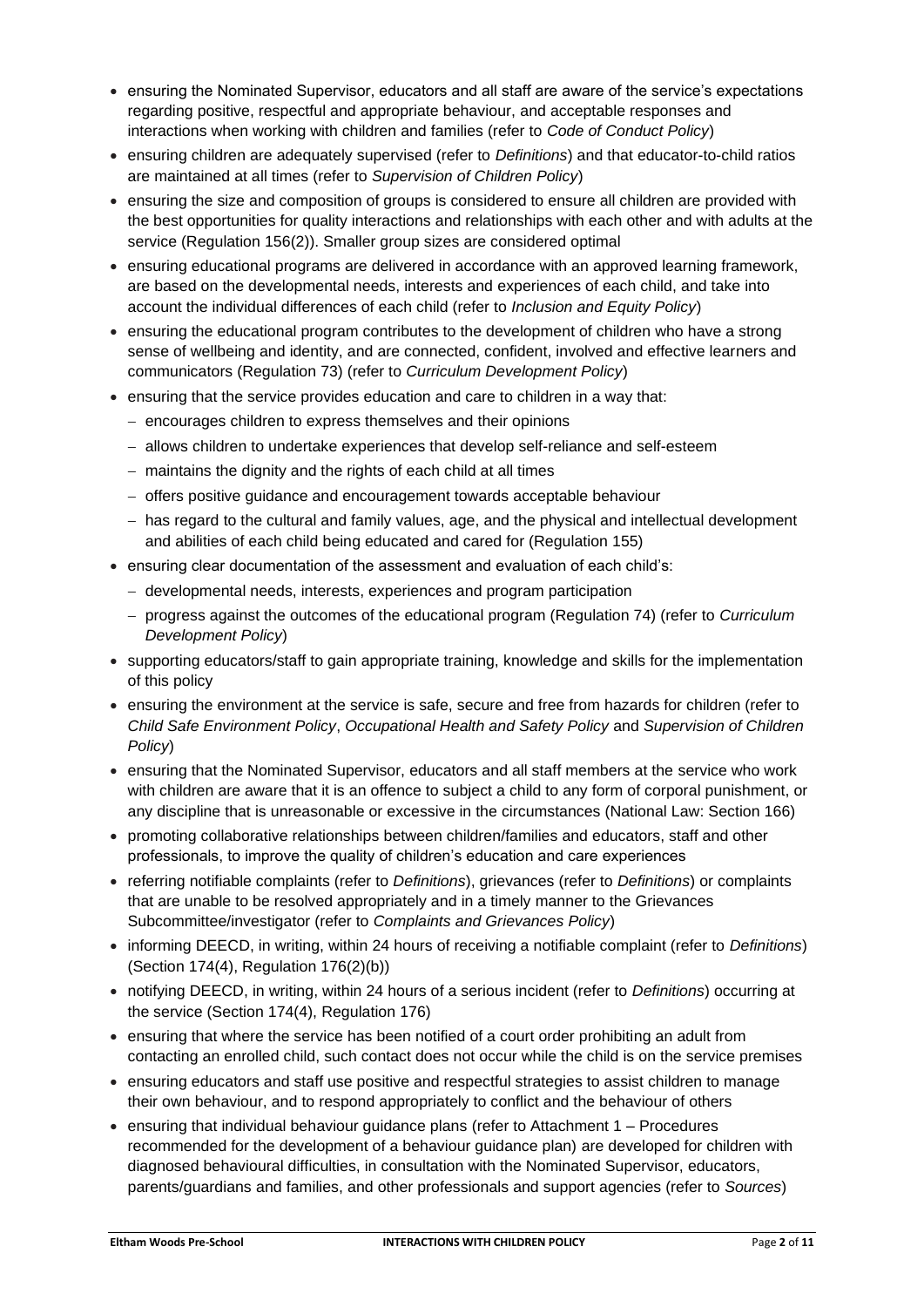- developing links with other services and/or professionals to support children and their families, where required
- maintaining confidentiality at all times (refer to *Privacy and Confidentiality Policy*).

# **The Nominated Supervisor is responsible for:**

- implementing the *Interactions with Children Policy* at the service
- ensuring educators, staff and parents/guardians are provided with a copy of the *Interactions with Children Policy* and comply with its requirements
- ensuring all staff are aware of the service's expectations regarding positive, respectful and appropriate behaviour, and acceptable responses and reactions when working with children and families (refer to *Code of Conduct Policy*)
- ensuring children are adequately supervised (refer to *Definitions*), that educator-to-child ratios are maintained at all times (refer to *Supervision of Children Policy*) and the environment is safe, secure and free from hazards (refer to *Child Safe Environment Policy*, *Supervision of Children Policy* and *Occupational Health and Safety Policy*)
- considering the size and composition of groups when planning program timetables to ensure all children are provided with the best opportunities for quality interactions and relationships with each other and with adults at the service. Smaller group sizes are considered optimal
- developing and implementing educational programs, in accordance with an approved learning framework, that are based on the developmental needs, interests and experiences of each child, and take into account the individual differences of each child (refer to *Inclusion and Equity Policy*)
- ensuring the educational program contributes to the development of children who have a strong sense of wellbeing and identity, and are connected, confident, involved and effective learners and communicators (refer to *Curriculum Development Policy*)
- ensuring that educators provide education and care to children in a way that:
	- − encourages children to express themselves and their opinions
	- − allows children to undertake experiences that develop self-reliance and self-esteem
	- − maintains the dignity and the rights of each child at all times
	- − offers positive guidance and encouragement towards acceptable behaviour
	- − has regard to the cultural and family values, age, and the physical and intellectual development and abilities of each child being educated and cared for
- ensuring clear and straightforward documentation of the assessment and evaluation of each child's:
	- − developmental needs, interests, experiences and program participation
	- − progress against the outcomes of the educational program (Regulation 74) (refer to *Curriculum Development Policy*)
- organising appropriate training for educators/staff to assist with the implementation of this policy
- ensuring educators and all staff members at the service who work with children are aware that it is an offence to subject a child to any form of corporal punishment, or any discipline that is unreasonable or excessive in the circumstances (National Law: Section 166)
- ensuring that procedures are in place for effective daily communication with parents/guardians to share information about children's learning, development, interactions, behaviour and relationships
- informing the Approved Provider of any notifiable complaints (refer to *Definitions*) or serious incidents (refer to *Definitions*) at the service
- ensuring that where the service has been notified of a court order prohibiting an adult from contacting an enrolled child, such contact does not occur while the child is on the service premises
- ensuring educators and staff use positive and respectful strategies to assist children to manage their own behaviour, and to respond appropriately to conflict and the behaviour of others
- ensuring that individual behaviour guidance plans (refer to Attachment 1 Procedures recommended for the development of a behaviour guidance plan) are developed for children with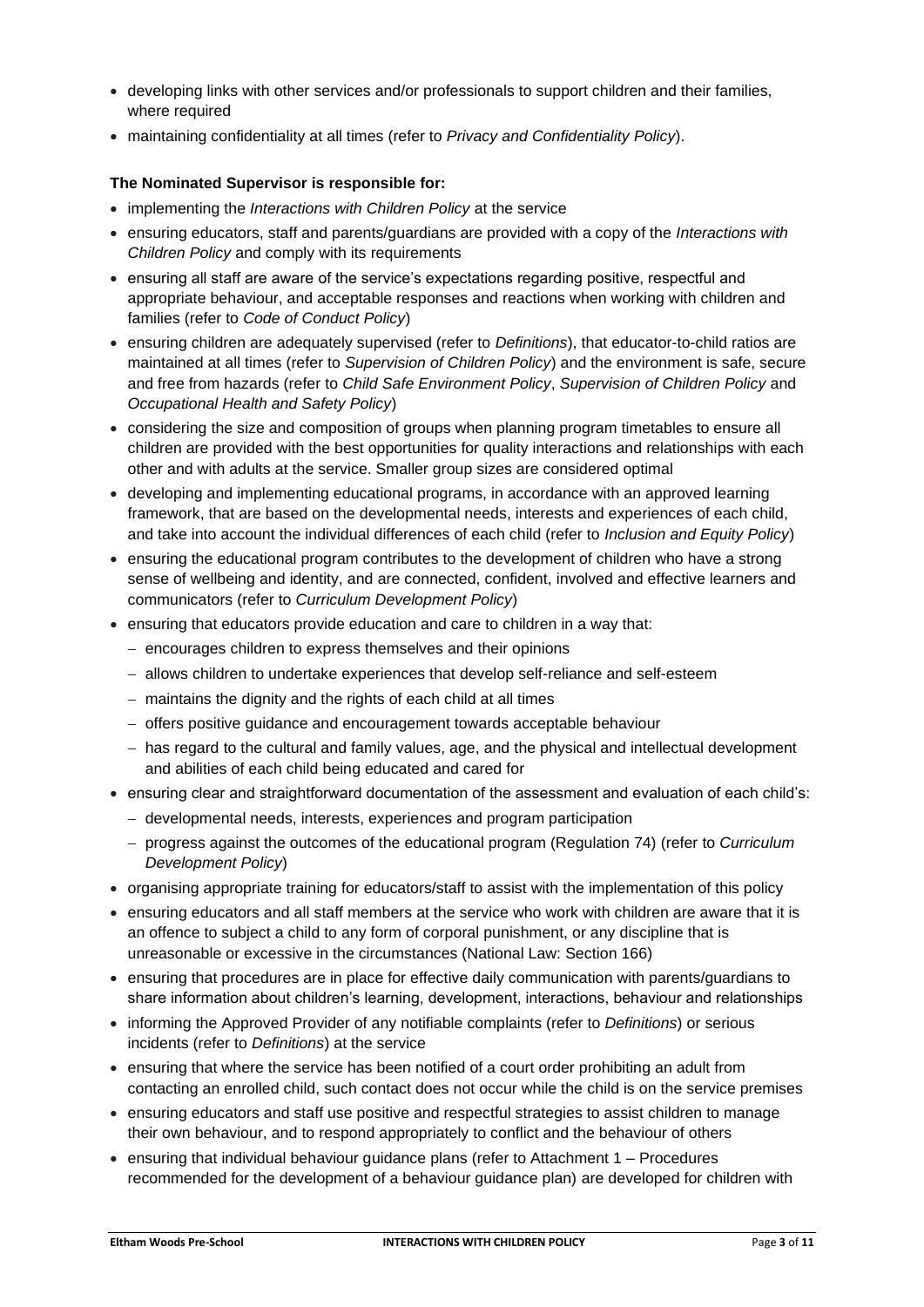diagnosed behavioural difficulties, in consultation with educators, parents/guardians and families, and other professionals and support agencies (refer to *Sources*)

- co-operating with other services and/or professionals to support children and their families, where required
- maintaining confidentiality at all times (refer to *Privacy and Confidentiality Policy*).

#### **Certified Supervisors and other educators are responsible for:**

- assisting with the development and implementation of the *Interactions with Children Policy*, in consultation with the Approved Provider, Nominated Supervisor, parents/guardians and families
- providing copies of the *Interactions with Children Policy* to parents/guardians and families
- complying with the requirements of the *Interactions with Children Policy*
- being aware of service expectations regarding positive, respectful and appropriate behaviour, and acceptable responses and reactions when working with children and families (refer to *Code of Conduct Policy*)
- providing adequate supervision of children at all times (refer to *Definitions* and *Supervision of Children Policy*)
- communicating and working collaboratively with parents/guardians and families in relation to their child's learning, development, interactions, behaviour and relationships
- delivering educational programs, in accordance with an approved learning framework, that are based on the developmental needs, interests and experiences of each child, and take into account the individual differences of each child (refer to *Inclusion and Equity Policy*)
- delivering programs that develop a sense of wellbeing and identity, connection to community, and provide skills for lifelong learning in all children (refer to *Curriculum Development Policy*)
- providing education and care to children in a way that:
	- − encourages children to express themselves and their opinions
	- − allows children to undertake experiences that develop self-reliance and self-esteem
	- − maintains the dignity and the rights of each child at all times
	- − offers positive guidance and encouragement towards acceptable behaviour
	- − has regard to the cultural and family values, age, and the physical and intellectual development and abilities of each child being educated and cared for
- developing warm, responsive and trusting relationships with children that promote a sense of security, confidence and inclusion
- supporting each child to develop responsive relationships, and to work and learn in collaboration with others
- using positive and respectful strategies to assist children to manage their own behaviour, and to respond appropriately to conflict and the behaviour of others
- developing individual behaviour guidance plans (refer to Attachment 1 Procedures recommended for the development of a behaviour guidance plan) for children with diagnosed behavioural difficulties, in consultation with parents/guardians and families, and other professionals and support agencies (refer to *Sources*)
- documenting assessments and evaluations for each child to inform the educational program (Regulation 74)
- being aware that it is an offence to subject a child to any form of corporal punishment, or any discipline that is unreasonable or excessive in the circumstances
- maintaining confidentiality at all times (refer to *Privacy and Confidentiality Policy*).

#### **Parents/guardians are responsible for:**

- reading and complying with the *Interactions with Children Policy*
- engaging in open communication with educators about their child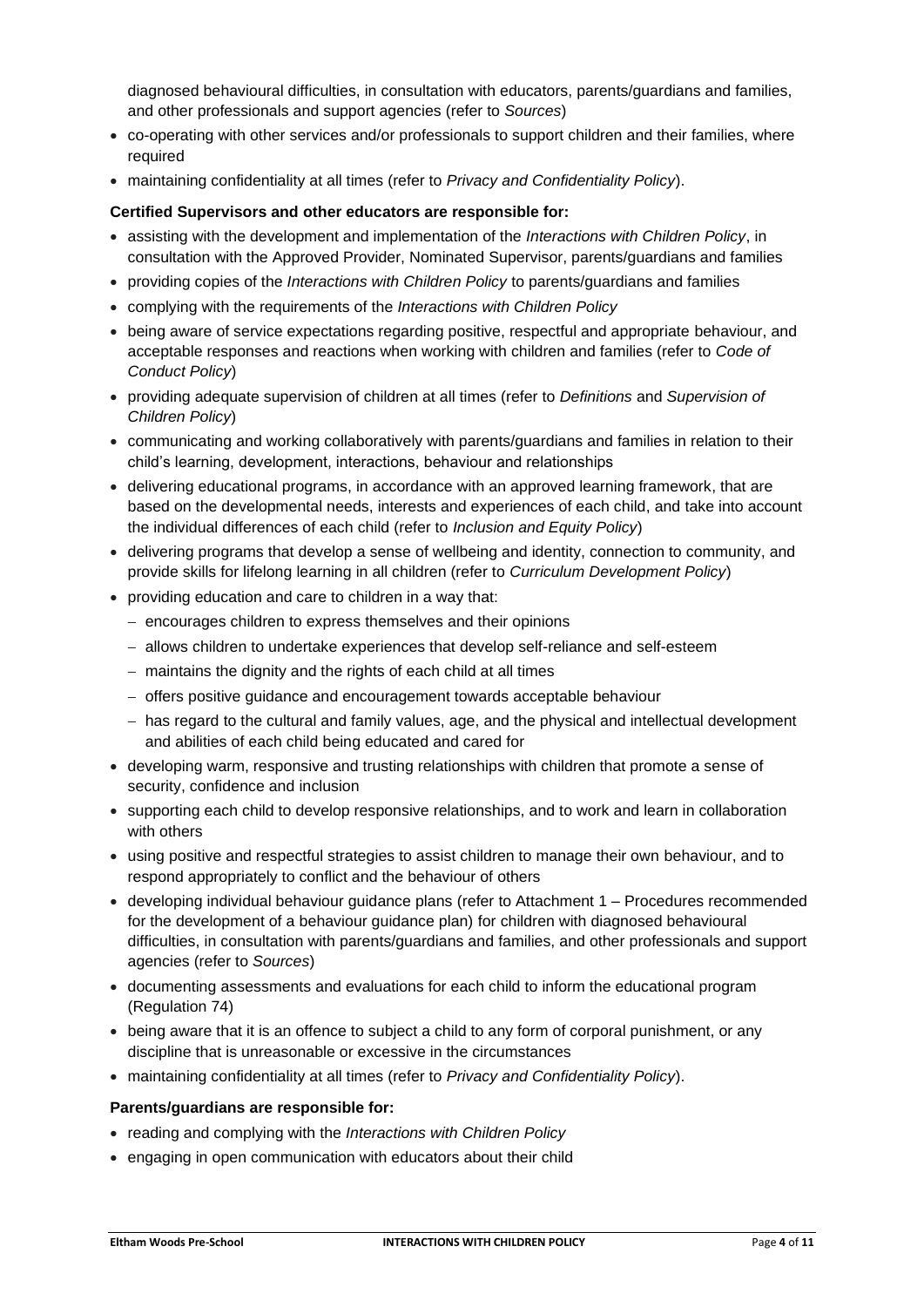- informing educators/staff of events or incidents that may impact on their child's behaviour at the service (e.g. moving house, relationship issues, a new sibling)
- informing educators/staff of any concerns regarding their child's behaviour or the impact of other children's behaviour
- working collaboratively with educators/staff and other professionals/support agencies to develop or review an individual behaviour guidance plan for their child, where appropriate.

#### **4. BACKGROUND AND LEGISLATION**

#### **Background**

The United Nations Convention on the Rights of the Child is founded on respect for the dignity and worth of each individual, regardless of race, colour, gender, language, religion, opinions, wealth, birth status or ability. When children experience nurturing and respectful reciprocal relationships with educators, they develop an understanding of themselves as competent, capable and respected. Relationships are the foundation for the construction of identity, and help shape children's thinking about who they are, how they belong and what influences them [*Early Years Learning Framework*, p. 20; *Framework for School Age Care*, p. 19]

'Constructive everyday interactions and shared learning opportunities form the basis of equitable, respectful and reciprocal relationships between educators and children. Educators who are actively engaged in children's learning and share decision-making with them, use their everyday interactions during play, routines and ongoing projects to stimulate children's thinking and to enrich their learning. These relationships provide a solid foundation from which to guide and support children as they develop the self-confidence and skills to manage their own behaviour, make decisions and relate positively and effectively to others.' (*Guide to National Quality Framework* – refer to Sources)

Child Safe Standard 7 requires services to have strategies to promote the participation and empowerment of children. When children feel respected and valued, they are much more likely to speak up about issues of safety and wellbeing. Enabling and promoting the participation of children within a service has multiple benefits in addition to enhancing the safety of children, including demonstrating a commitment to upholding the rights of children, checking that what the service is doing is what children want and building the communication and leadership skills of children.

In developing an *Interactions with Children Policy*, early childhood education and care services must review and reflect on the philosophy, beliefs and values of the service, particularly with regard to the relationships with children. The development of this policy should also be informed by the service's *Code of Conduct Policy*.

# **Legislation and standards**

Relevant legislation and standards include but are not limited to:

- *Charter of Human Rights and Responsibilities Act 2006* (Vic)
- *Children, Youth and Families Act 2005* (Vic)
- *Child Wellbeing and Safety Act 2005* (Vic)
- *Child Wellbeing and Safety Amendment (Child Safe Standards) Act 2015* (Vic)
- *Disability Discrimination Act 1992* (Cth)
- *Education and Care Services National Law Act 2010*
- *Education and Care Services National Regulations 2011*
- *Equal Opportunity Act 2010* (Vic)
- *National Quality Standard*, Quality Area 5: Relationships with Children

#### **5. DEFINITIONS**

The terms defined in this section relate specifically to this policy. For commonly used terms e.g. Approved Provider, Nominated Supervisor, Regulatory Authority etc. refer to the *General Definitions* section of this manual.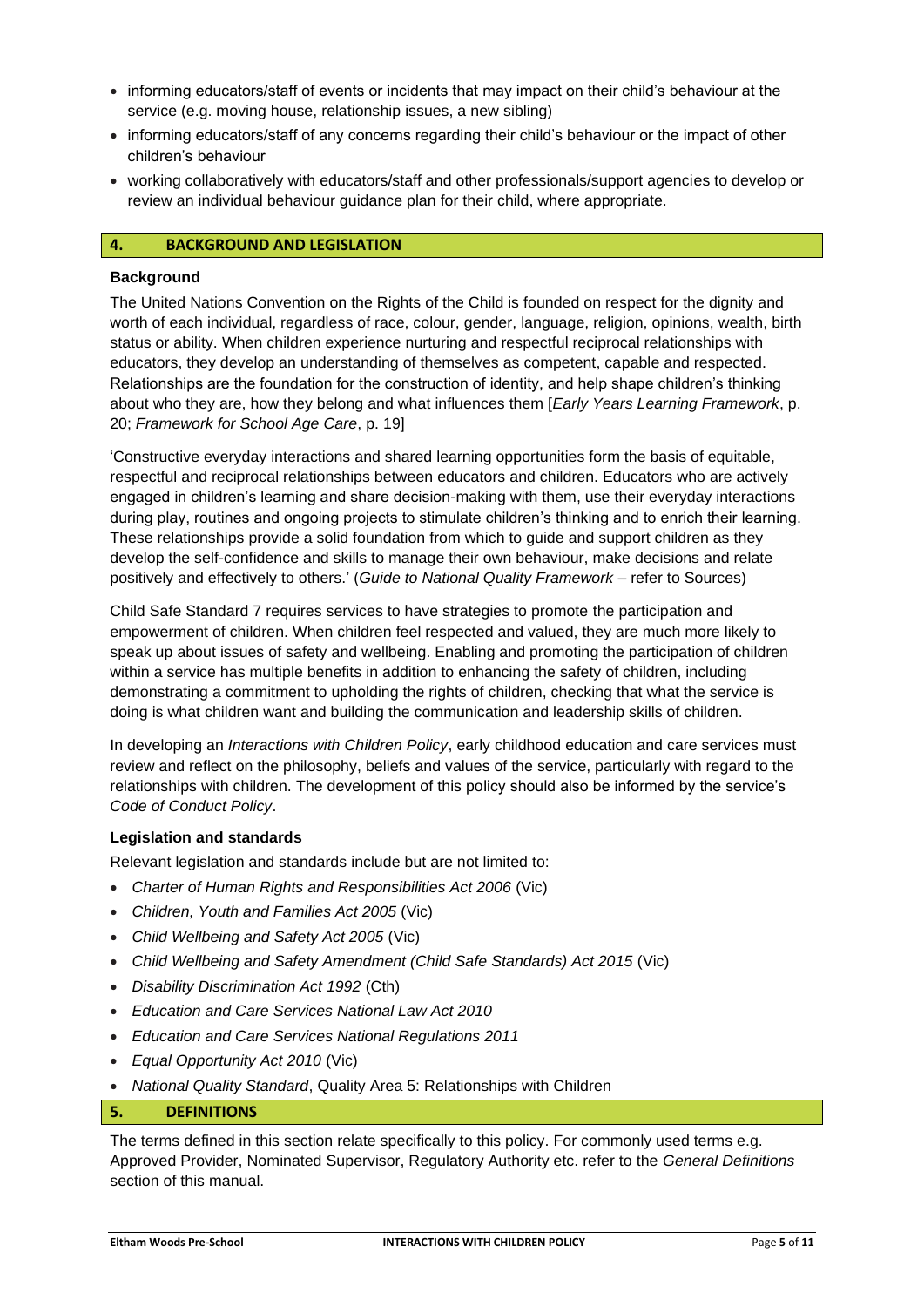**Adequate supervision:** (In relation to this policy) **supervision** entails all children (individuals and groups) in all areas of the service, being in sight and/or hearing of an educator at all times including during toileting, sleep, rest and transition routines. Services are required to comply with the legislative requirements for educator-to-child ratios at all times. Supervision contributes to protecting children from hazards that may emerge in play, including hazards created by the equipment used.

Adequate supervision refers to constant, active and diligent supervision of every child at the service. Adequate supervision requires that educators are always in a position to observe each child, respond to individual needs and immediately intervene if necessary. Variables affecting supervision levels include:

- number, age and abilities of children
- number and positioning of educators
- current activity of each child
- areas in which the children are engaged in an activity (visibility and accessibility)
- developmental profile of each child and of the group of children
- experience, knowledge and skill of each educator
- need for educators to move between areas (effective communication strategies).

**Behaviour guidance:** A means of assisting children to self-manage their behaviour. It differs from traditional 'behaviour management' or 'discipline' which generally implies that an adult is 'managing' children's behaviour or using punishment to control children. Behaviour guidance applies to all forms of behaviour, not just behaviours labelled as 'negative'.

**Behaviour guidance plan:** A plan that documents strategies to assist an educator in guiding a child with diagnosed behavioural difficulties to self-manage his/her behaviour. The plan is developed in consultation with the Nominated Supervisor, educators, parents/guardians and families, and other professional support agencies as applicable.

#### **Challenging behaviour:** Behaviour that:

- disrupts others or causes disputes between children, but which is part of normal social development
- infringes on the rights of others
- causes harm or risk to the child, other children, adults or living things
- is destructive to the environment and/or equipment
- inhibits the child's learning and relationship with others
- is inappropriate relative to the child's developmental age and background.

**Inclusion Support Facilitator (ISF):** Employed by inclusion support agencies and funded by the Commonwealth Government to provide advice on inclusive practices in childcare services. ISFs also help services to access a range of practical support.

**Notifiable complaint:** A complaint that alleges a breach of the Act or Regulation, or alleges that the health, safety or wellbeing of a child at the service may have been compromised. Any complaint of this nature must be reported by the Approved Provider to the secretary of DEECD within 24 hours of the complaint being made (Section 174(2)(b), Regulation 176(2)(b)). If the Approved Provider is unsure whether the matter is a notifiable complaint, it is good practice to contact DEECD for confirmation. Written reports to DEECD must include:

- details of the event or incident
- the name of the person who initially made the complaint
- if appropriate, the name of the child concerned and the condition of the child, including a medical or incident report (where relevant)
- contact details of a nominated member of the Grievances Subcommittee/investigator
- any other relevant information.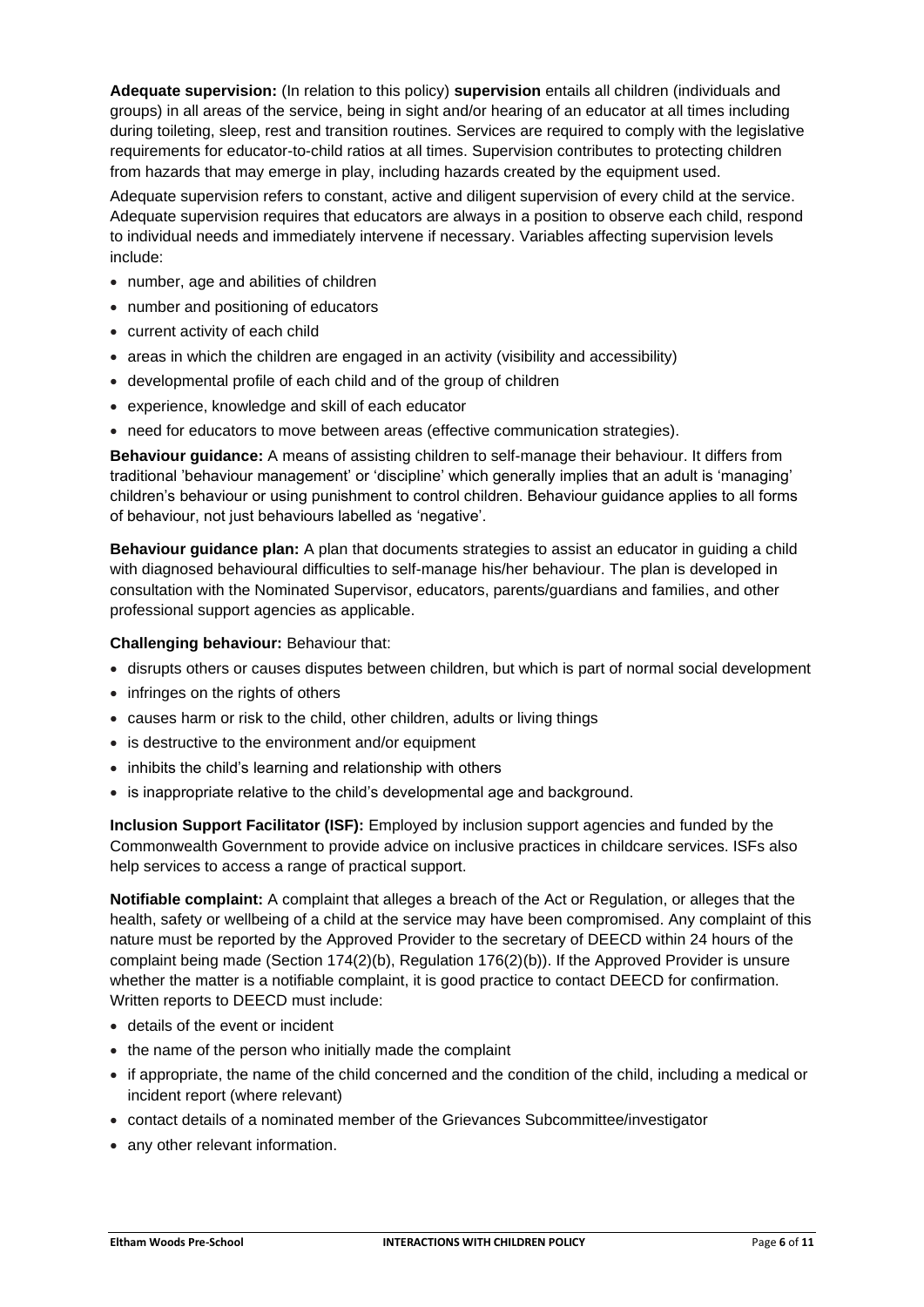Written notification of complaints must be submitted using the appropriate forms, which can be found on the ACECQA website: www.acecqa.gov.au

**Preschool Field Officer (PSFO) Program:** Early intervention outreach services that are universally available within state-funded preschools for any child with developmental concerns. The primary role of the PSFO Program is to support the access and participation of children with additional needs in preschool.

**Serious incident:** An incident resulting in the death of a child, or an injury, trauma or illness for which the attention of a registered medical practitioner, emergency services or hospital is sought or should have been sought. This also includes an incident in which a child appears to be missing, cannot be accounted for, is removed from the service in contravention of the Regulations or is mistakenly locked in/out of the service premises (Regulation 12). A serious incident should be documented in an *Incident, Injury, Trauma and Illness Record* (sample form available on the ACECQA website) as soon as possible and within 24 hours of the incident. The Regulatory Authority (DEECD) must be notified within 24 hours of a serious incident occurring at the service (Regulation 176(2)(a)). Records are required to be retained for the periods specified in Regulation 183.

**Supervision:** see **adequate supervision** in *Definitions* above.

# **6. SOURCES AND RELATED POLICIES**

#### **Sources**

- *Belonging, Being & Becoming – The Early Years Learning Framework for Australia*: [www.deewr.gov.au/EarlyChildhood/Policy\\_Agenda/Quality/Pages/EarlyYearsLearningFramework](http://www.deewr.gov.au/EarlyChildhood/Policy_Agenda/Quality/Pages/EarlyYearsLearningFramework) .aspx#key documents
- Early Childhood Australia (ECA) *Code of Ethics* (2006): www.earlychildhoodaustralia.org.au/code\_of\_ethics/early\_childhood\_australias\_code of\_ethics.html
- *Guide to the National Quality Standard*, ACECQA: [www.acecqa.gov.au](http://www.acecqa.gov.au/) and http://acecqa.gov.au/links-and-resources/national-quality-framework-resources/
- Guiding children's behaviour in child care a NCAC Factsheet for Families: http://ncac.acecqa.gov.au/family-resources/factsheets/guiding\_children's\_behaviour.pdf
- Inclusion and Professional Support Program (IPSP), Department of Education, Employment and Workplace Relations, Australian Government: www.deewr.gov.au/earlychildhood/programs/childcareforservices/supportfamilyccs/pages/ inclusionsupportprogram.aspx
- Rothwell, Philip (2008), 'Guiding Children's Behaviour', from *Putting Children First*, Newsletter of the National Childcare Accreditation Council, 25 March, p16–18
- United Nations Convention on the Rights of the Child: www.unicef.org/crc
- Victorian Early Years Learning and Development Framework: www.education.vic.gov.au/earlylearning/eyldf/default.htm
- *Victorian kindergarten policy, procedures and funding criteria*, DEECD: www.education.vic.gov.au/ecsmanagement/careankinder/funding/default.htm

#### **Service policies**

- *Child Safe Environment Policy*
- *Code of Conduct Policy*
- *Complaints and Grievances Policy*
- *Curriculum Development Policy*
- *Inclusion and Equity Policy*
- *Occupational Health and Safety Policy*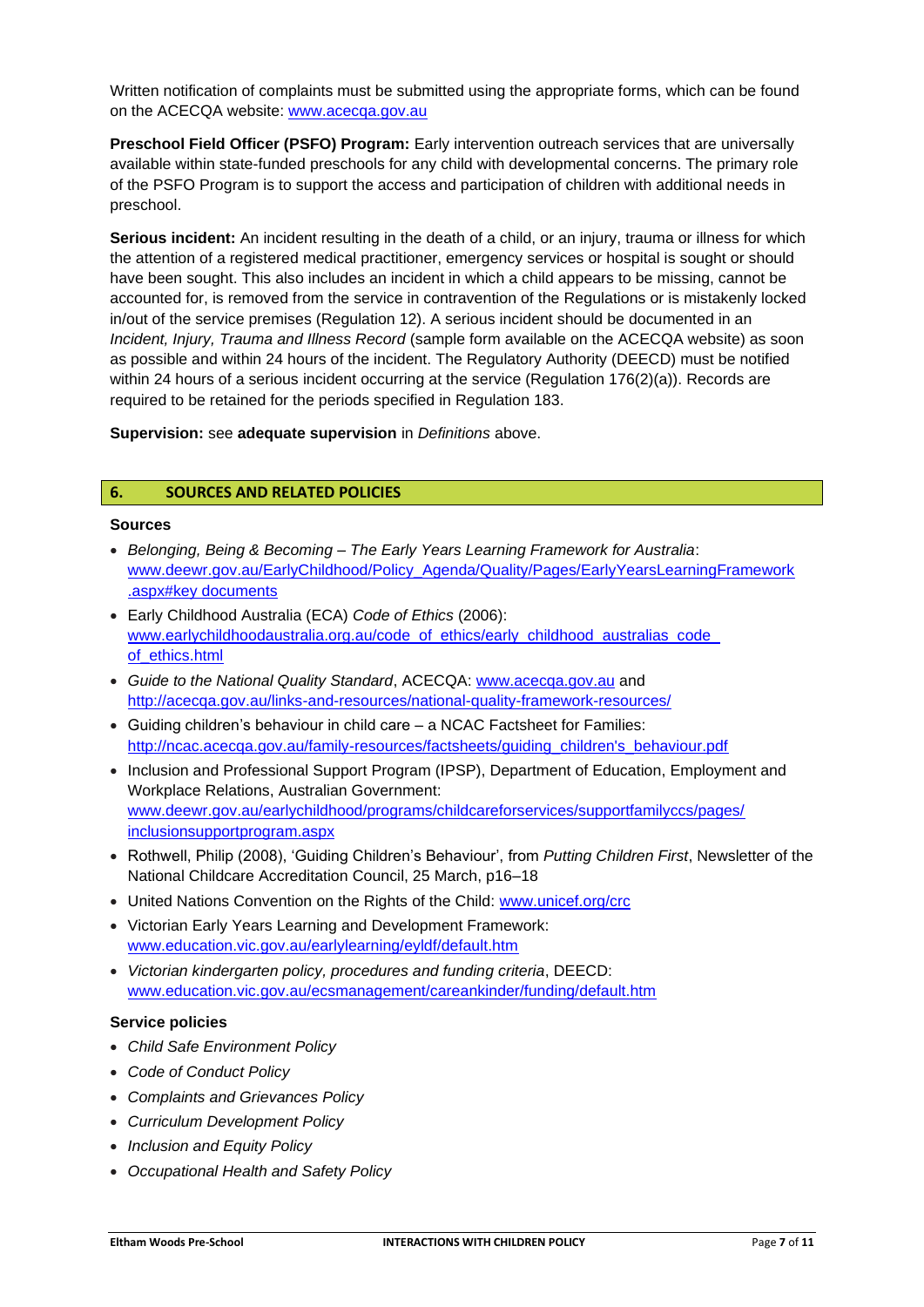- *Privacy and Confidentiality Policy*
- *Supervision of Children Policy*

# **7. EVALUATION**

In order to assess whether the values and purposes of the policy have been achieved, the Approved Provider will:

- regularly seek feedback from everyone affected by the policy regarding its effectiveness
- monitor the implementation, compliance, complaints and incidents in relation to this policy
- keep the policy up to date with current legislation, research, policy and best practice
- revise the policy and procedures as part of the service's policy review cycle, or as required
- notify parents/guardians at least 14 days before making any changes to this policy or its procedures.

#### **8. ATTACHMENTS**

• Attachment 1: Procedures recommended for the development of a behaviour guidance plan

#### **9. AUTHORISATION**

This policy was adopted by the Approved Provider of Eltham Woods Preschool in 2018 and reviewed in 2020.

## **10. POLICY CHANGE RECORD**

| <b>Date</b> | <b>Revision Description</b> | Authority             |
|-------------|-----------------------------|-----------------------|
| MAY 2020    | Review                      | <b>EWPS Committee</b> |
|             |                             |                       |
|             |                             |                       |
|             |                             |                       |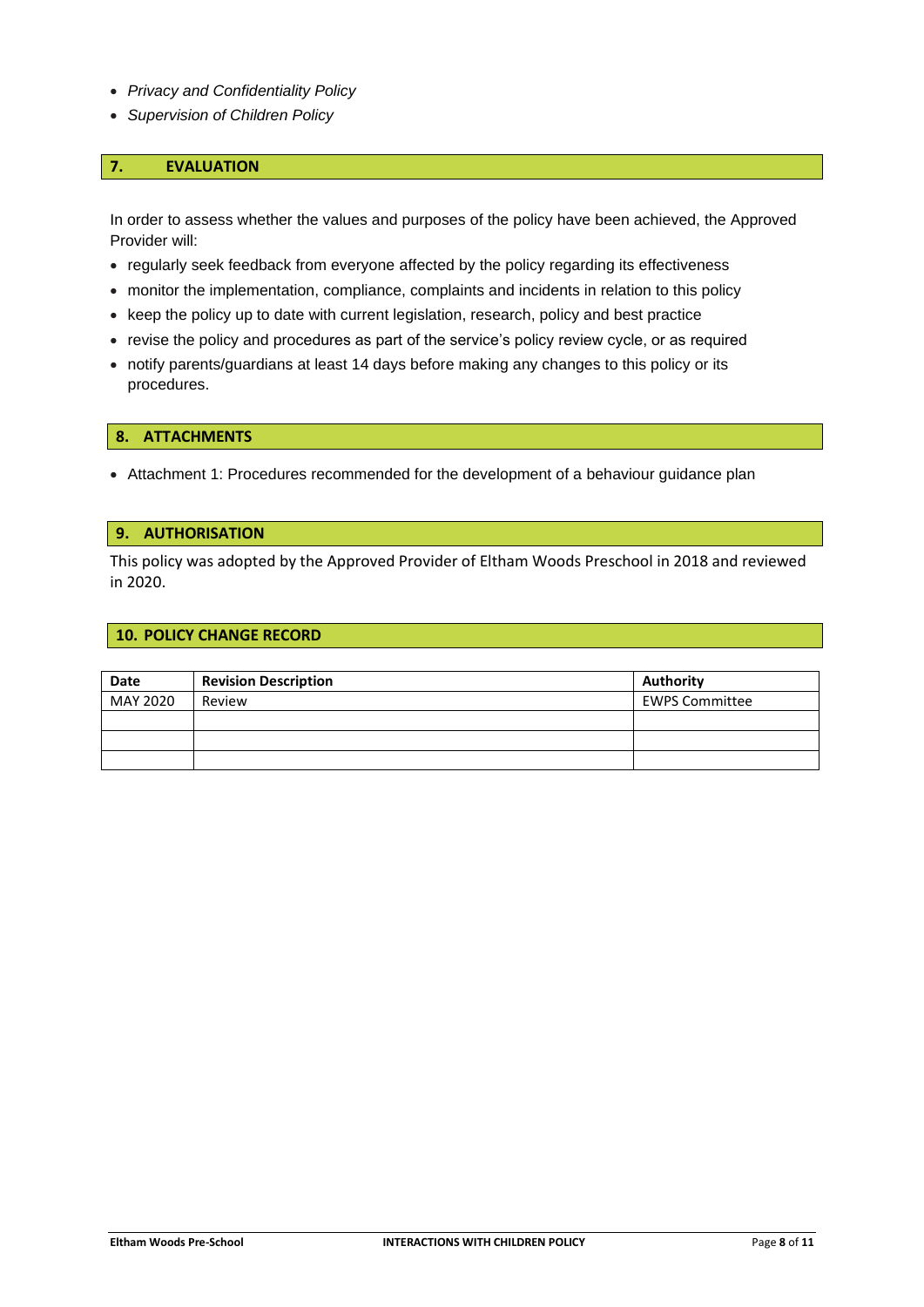# **ATTACHMENT 1 Procedures recommended for the development of a behaviour guidance plan**

# **These procedures recommend steps that services can follow to develop a behaviour guidance plan for a child exhibiting challenging behaviour. These procedures should be adapted to suit individual services.**

A caring relationship with an adult, who can provide the learning and emotional support required, is pivotal to dealing with a child's challenging behaviour (refer to *Definitions*). Challenging behaviour is best managed through a collaborative strategy developed between service staff and parents/guardians.

Excluding a child from the service should only be as a last resort. This decision should be made as part of the collaborative management of a child's behaviour, and based on a joint decision by the parents/guardians and family, and the Approved Provider, Nominated Supervisor, educators and other professionals involved in the education and care of the child (refer to *Inclusion and Equity Policy*).

# **Procedures**

# **Step 1 – Observe**

- Observe children exhibiting challenging behaviour, including in the broader context of their environment, the culture of the service, and the interactions of the whole group and other educators working with the child.
- Identify, based on observations, whether there is a need to develop an individual behaviour guidance plan for the child.

# **Step 2 – Discuss**

Invite parents/guardians to a meeting to discuss:

- the ongoing behaviour displayed by the child, including highlighting improvements and celebrating successes
- their aspirations, as well as the service's aspirations, for the child
- the child's individual characteristics, including interests, temperament, age and cultural background
- recommended strategies to support the child's development, and how these strategies will be reviewed and evaluated
- resources or changes to the environment/program that may be required for a behaviour guidance plan to be implemented e.g. changes to routines and transitions
- the support already accessed by the family to assist with managing the child's behaviour
- other support available, such as a Preschool Field Officer (refer to *Definitions*), referral for specialist assessment and additional adult support (written consent is required from parents/guardians before any intervention/assessment is undertaken)
- any other matter that will assist with the development of a behaviour guidance plan.

# **Step 3 – Consult**

• If appropriate, and with the permission of parents/guardians, consult with other support agencies or service providers who are already working with the child, to assist with the development of a behaviour guidance plan.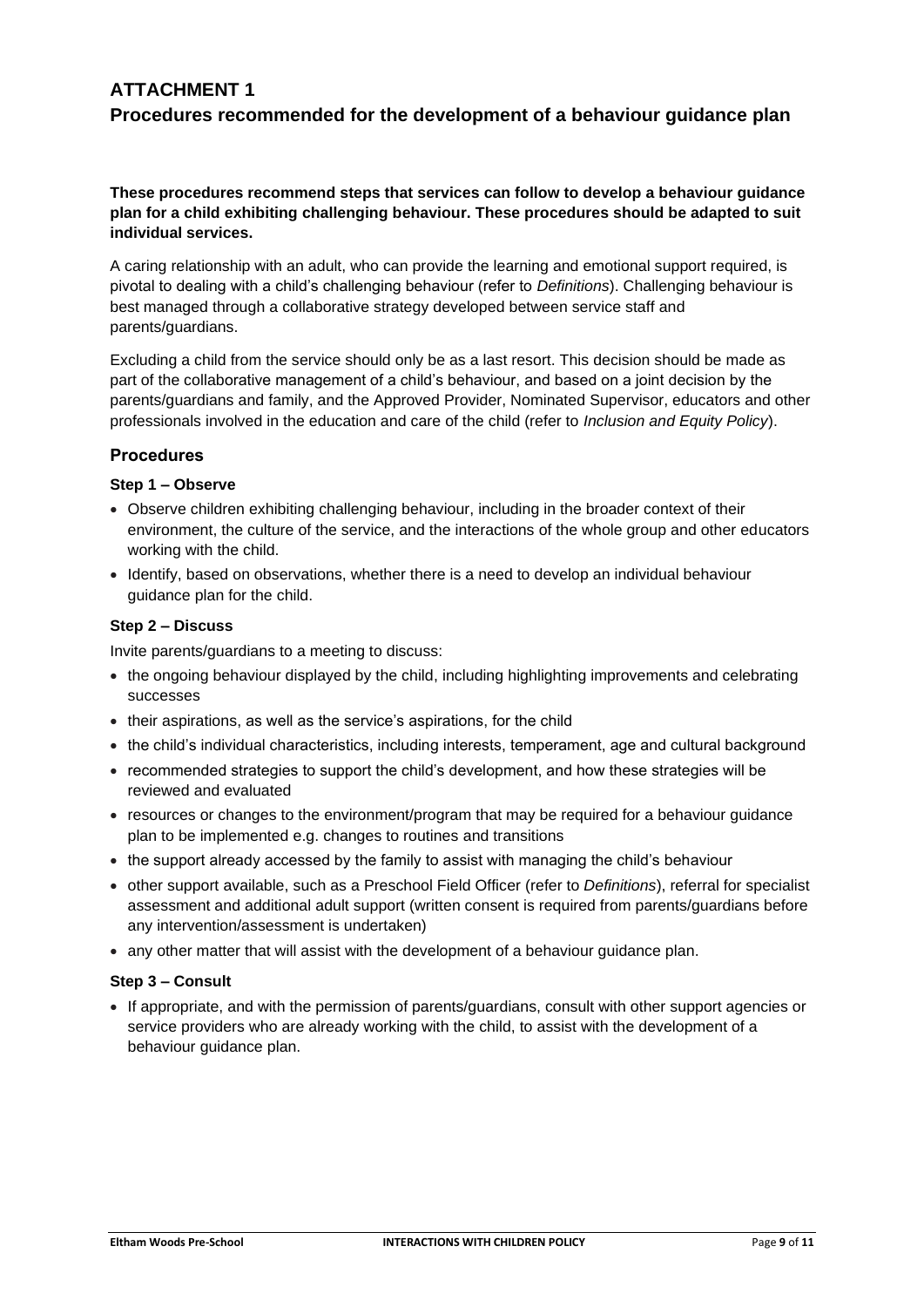# **Step 4 – Develop**

Develop an individual behaviour guidance plan, based on consultation with the child's parents/guardians and other support agencies, that is:

- appropriate to the needs of the child and accepted/agreed to by parents/guardians and other professionals involved in the education and care of that child
- clear and easy to follow for all educators, staff, parents/guardians and/or volunteers/students working with the child.

# **Step 5 – Monitor and review**

- Continually review, reflect, evaluate and revise the strategies that have been implemented.
- Communicate with the parents/guardians regarding the child's progress and involve them in evaluating and revising the strategies.

# **Roles and responsibilities**

The following are the roles and responsibilities of the various individuals working with the child at the service.

# **The Approved Provider is responsible for:**

- ensuring that there is a behaviour guidance plan developed for a child if educators are concerned that the child's behaviour may put the child themselves, other children, educators/staff and/or others at risk
- ensuring that parents/guardians and other professionals (as appropriate) are consulted if an individual behaviour guidance plan has not resolved the challenging behaviour
- consulting with, and seeking advice from, DEECD if a suitable and mutually agreeable behaviour guidance plan cannot be developed
- ensuring that they are notified if a complaint is received about a child's interactions or behaviour e.g. when the safety of other children is in question
- ensuring that, if a complaint is received, every attempt is made to resolve the issue by consultation and investigation as soon as possible
- ensuring that additional resources are sourced, if required, to implement a behaviour guidance plan
- ensuring that educators/staff at the service are provided with appropriate training to guide the actions and responses of a child/children with challenging behaviour.

# **The Nominated Supervisor is responsible for:**

- developing the behaviour guidance plan in consultation with the Certified Supervisor, educators and the parents/guardian of the child, and other professionals and services as appropriate
- consulting the *Complaints and Grievances Policy* to ensure compliance with service procedures, and regulatory and legislative requirements
- consulting educators for their professional evaluation of the situation, and drawing on their expertise in relation to developing strategies and identifying resources required
- meeting with the parents/guardians of the child concerned to develop and implement a behaviour guidance plan
- supporting educators by assessing skills and identifying additional training needs in the area of behaviour guidance
- investigating the availability of extra assistance, financial support or training, by contacting the regional Preschool Field Officer (refer to *Definitions*), specialist children's services officers from DEECD or other agencies working with the child
- setting clear timelines for review and evaluation of the behaviour guidance plan.